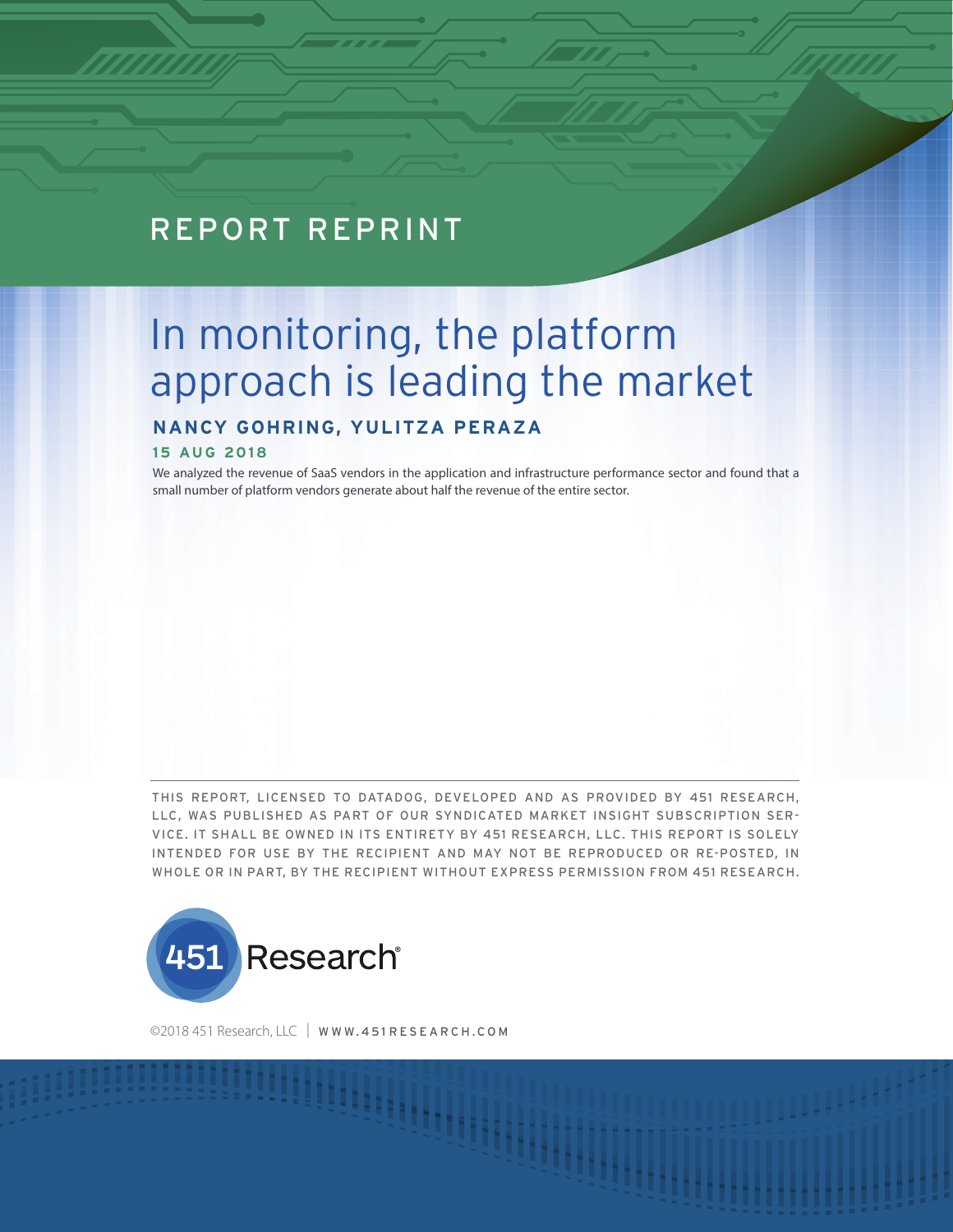In monitoring circles, the platform vs. stand-alone tools debate is as old as the hills. On the one hand, platforms reduce some overhead by allowing businesses to interface with (and pay) just one vendor. Users also have the potential to more easily correlate and analyze data from a range of sources, which should help teams more quickly discover the root cause of problems. On the other hand, stand-alone tools, which often fall into the category of best-in-breed, tend to do one thing, and do it well. They may offer a broader set of features and capabilities targeted at just the one use case. However, they come with downsides related to management of yet another tool, including the potential for added work involved with integrating with other tools.

#### THE 451 TAKE

We commonly hear from businesses struggling with the platform vs. stand-alone tool decision. They must weigh the downsides that may come from choosing a platform that doesn't offer all the features they want against the headaches of overhead related to adding another tool. We believe that the platform vendors are more often winning this debate – our analysis indicates that a small number of platform vendors are attracting half the revenue of the sector. We don't expect stand-alone tools to disappear altogether, but we think that a combination of trends will drive M&A and further technology developments that favor the platform approach.

We set out to discover if either platforms or stand-alone tools vendors are currently winning out, and whether one or the other is likely to dominate in the future. While we discovered that (now and into the near future) the two segments are relatively equal in terms of revenue, digging deeper into the results demonstrates a preference for the platform approach.

According to our analysis, in 2017 SaaS monitoring platform providers generated 48% of revenue in the segment, with unintegrated tools accounting for 52%. By 2022, we expect the platform providers to catch up, with both segments taking an equal share of revenue.

#### **FIGURE 1: THE RISE OF PLATFORMS**



**INFRASTRUCTURE SAAS** Systems and Network Monitoring & Management Revenue (\$B)

Source: 451 Market Monitor & Forecast, Cloud Computing as a Service

451

Research®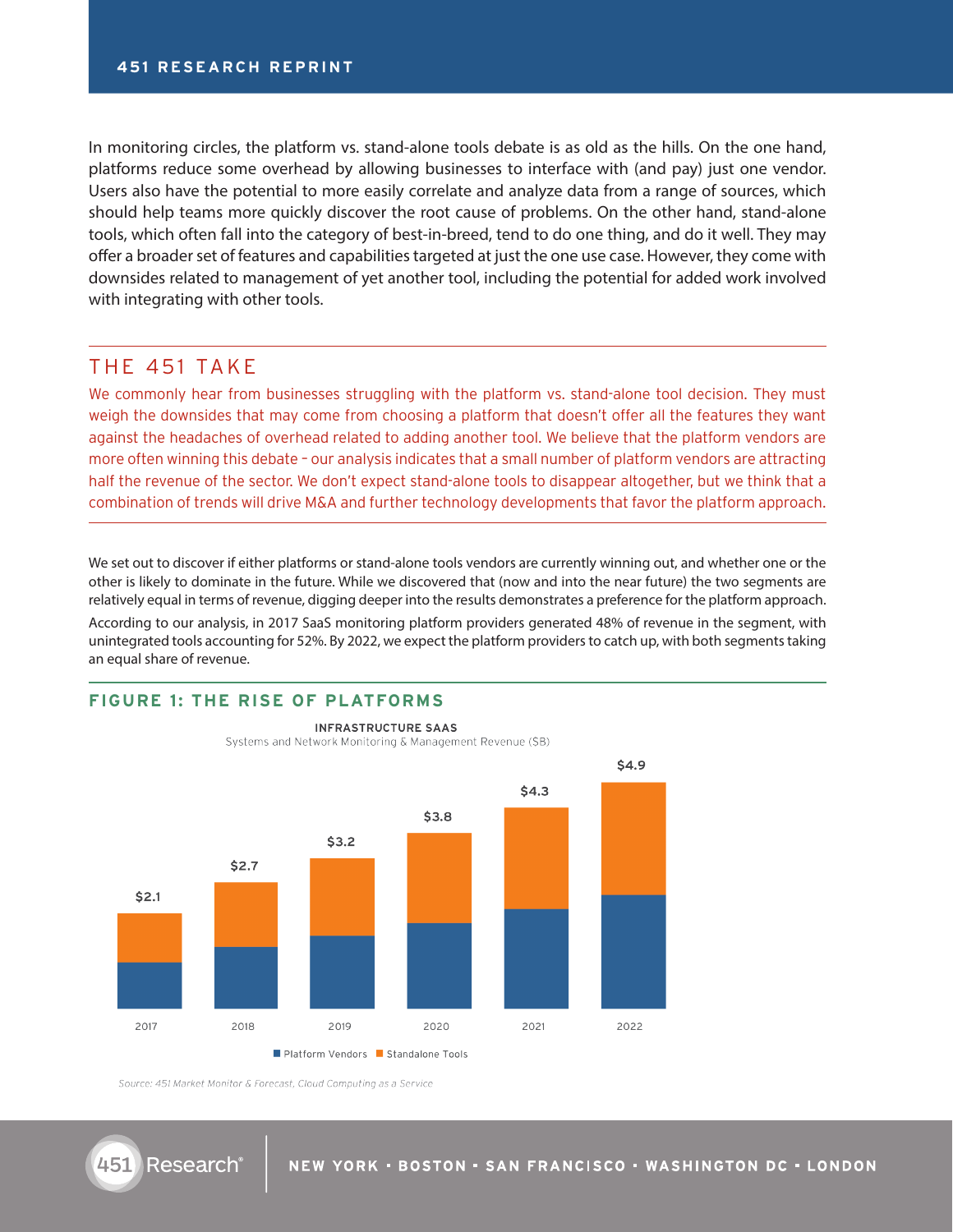#### **451 RESEARCH REPRINT**

What's remarkable about the results, however, is the number of vendors in each category. Only nine are included among the platform players, with 86 offering stand-alone tools. In other words, in 2017 nine vendors generated 48% of revenue, with 86 combined generating 52%.

#### **FIGURE 2: OUTSIZED MARKET SHARE**



Source: 451 Market Monitor & Forecast, Cloud Computing as a Service

Generally, we know that some of the platform vendors count customers in the thousands or tens of thousands, with many stand-alone tools vendors serving hundreds of customers. Rather than a difference in cost of service accounting for the revenue difference between the categories, we think that that sheer number of customers tips the scales toward the platform vendors.

We think this analysis is an indication that the market values the platform approach. Current market trends are generating this strong interest in platform approaches. Those drivers include:

- Demand for correlated data. Teams are looking for tools that can easily correlate across data sets and run sophisticated analytics that can help speed the time it takes to identify the root cause of a problem. While they may be able to integrate various stand-alone tools to run such correlations, they may find that buying a pre-integrated set of capabilities from a single vendor is easier, and in some cases may deliver better insight.
- Interest in improving collaboration. The growing complexity in application and infrastructure environments is putting pressure on individuals with different types of expertise to work better together in order to quickly solve performance problems. One problem we commonly hear about when different groups within IT use different monitoring tools is that those siloed tools prohibit good collaboration across groups. A platform that offers a variety of uses cases may better allow teams to collaborate, since they are all viewing the same data set from the same tool.